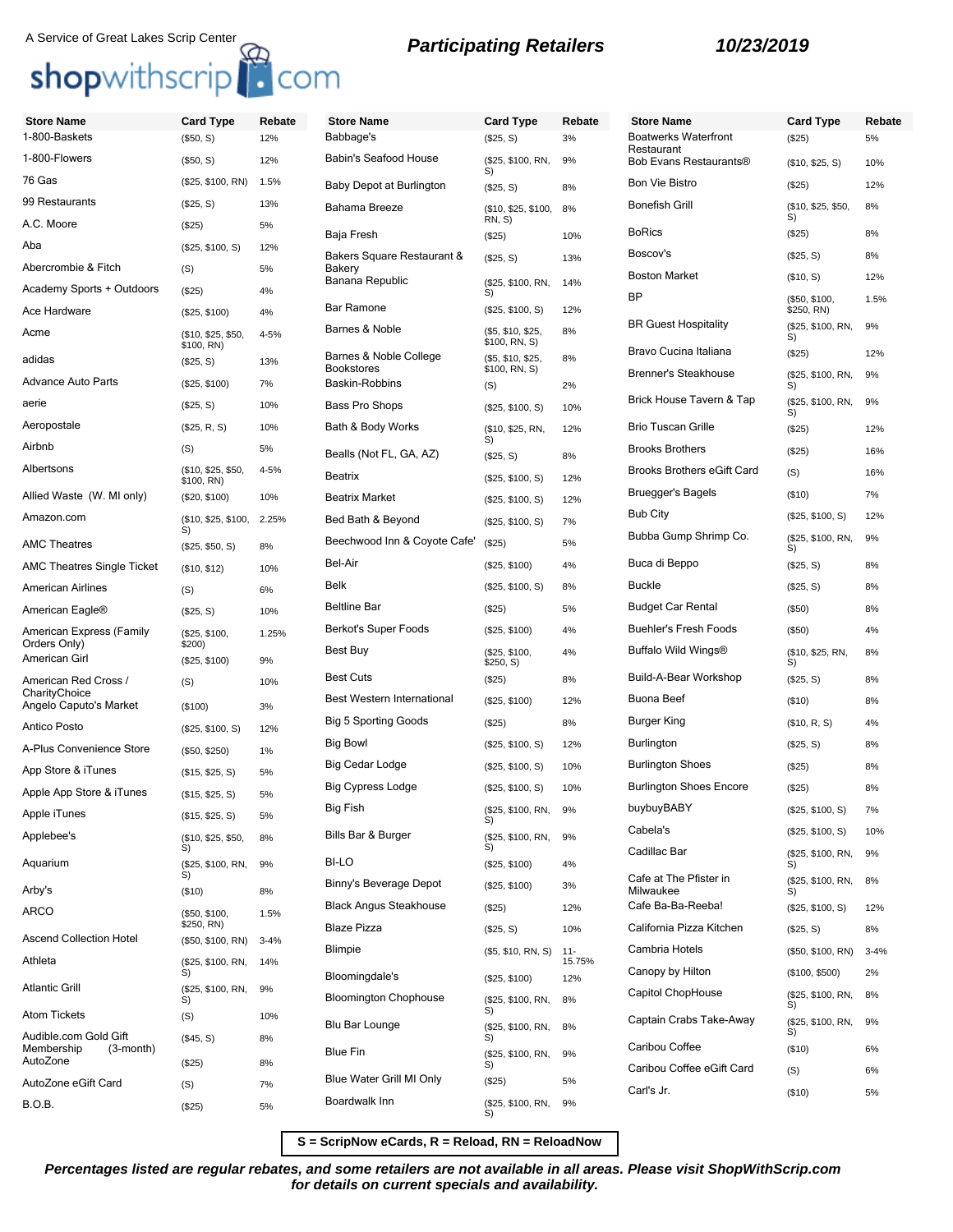# A Service of Great Lakes Scrip Center<br> **Shop**withscrip **C**OM **B Participating Retailers 10/23/2019**

| <b>Store Name</b>                        | <b>Card Type</b>                 | Rebate     | <b>Store Name</b>            | <b>Card Type</b>        | Rebate   | <b>Store Name</b>                                | <b>Card Type</b>            | Rebate     |
|------------------------------------------|----------------------------------|------------|------------------------------|-------------------------|----------|--------------------------------------------------|-----------------------------|------------|
| <b>Carnival Cruise Lines</b>             | (\$100, \$500, S)                | 8%         | CityVu Bistro                | (\$25)                  | 5%       | Disney                                           | (\$25, \$100,<br>\$1000, S) | 3%         |
| Carrabba's Italian Grill                 | (\$10, \$25, \$50,<br>S)         | 8%         | Claim Jumper                 | (\$25, \$100, RN,<br>S) | 9%       | Domino's                                         | (\$10, \$25, RN,<br>S)      | 8%         |
| Carrs                                    | (\$10, \$25, \$50,<br>\$100, RN) | 4-5%       | Claire's                     | (\$10)                  | 9%       | Dos Caminos                                      | (\$25, \$100, RN,           | 9%         |
| Carrs eGift Card                         | (S)                              | 4%         | <b>Clarion Hotels</b>        | (\$50, \$100, RN)       | $3 - 4%$ | Double Tree By Hilton                            | (\$100, \$500)              | 2%         |
| Carter's                                 | (\$25, RN)                       | 10%        | Clear Lounge                 | (\$25, \$100, RN,<br>S) | 8%       | Downtown Aquarium                                | (\$25, \$100, RN,           | 9%         |
| Carter's eGift Card                      | (S)                              | 10%        | Clementine's                 | (\$25)                  | 5%       |                                                  | S)                          |            |
| Cascading Card File                      | $($ \$3)                         | 25%        | Clementine's Too             | (\$25)                  | 5%       | <b>DSW</b> (Designer Shoe<br>Warehouse)          | (\$25, \$100, S)            | 8%         |
| Casual Male XL                           | (S)                              | 6%         | Coffee Bean & Tea Leaf       | (\$25, RN, S)           | 9%       | Dunham's Sports                                  | (\$25)                      | 8%         |
| Catherines                               | (S)                              | 8%         | <b>Cold Stone Creamery</b>   | (\$5, \$10, S)          | 11%      | Dunkin' Donuts                                   | (\$10, \$25)                | 3%         |
| Cattle Company (AK & HI only)            | (\$25)                           | 12%        | Columbia Sportswear          | (\$50, S)               | 12%      | Dunkin' Donuts eGift Card                        | (S)                         | 2.5%       |
| CB <sub>2</sub>                          | (\$25, \$100, S)                 | 8%         | Comfort Inn                  | (\$50, \$100, RN)       | $3 - 4%$ | Eastbay                                          | (S)                         | 8%         |
| <b>CBS All Access</b>                    | (S)                              | 8%         | <b>Comfort Suites</b>        | (\$50, \$100, RN)       | $3 - 4%$ | Eat'n Park                                       | (\$10, \$25, R)             | 9%         |
| <b>Celebration Cinema</b>                | (\$10, \$50)                     | 4%         | <b>Community Canteen</b>     | (\$25, \$100, S)        | 12%      | <b>EB Games</b>                                  | (\$25, S)                   | 3%         |
| <b>Celebrity Cruise Lines</b>            | (S)                              | 9%         | Conrad Hotels & Resorts      | (\$100, \$500)          | 2%       | EBX                                              | (\$25, S)                   | 3%         |
| Cenex                                    | (\$25, \$100)                    | 3%         | <b>Container Store</b>       | (\$25, \$100, S)        | 9%       | Econo Lodge                                      | (\$50, \$100, RN)           | $3 - 4%$   |
| <b>Central Market</b>                    | (\$25, \$100)                    | 2%         | Copps (WI only)              | (\$25, \$50, \$100)     | 4%       | <b>Edwards Theatres Premiere</b><br>Movie Ticket | (\$10.50, S)                | 10%        |
| <b>Century Theatres</b>                  | (\$25)                           | 4%         | Corner Bar                   | (\$25)                  | 5%       | <b>Eiffel Tower</b>                              | (\$25, \$100, S)            | 12%        |
| Century Theatres Single Admit            | (\$11, S)                        | 8.5%       | Cost Plus World Market       | (\$25, \$100, S)        | 7%       | Einstein Bros. Bagels                            | (\$10)                      | 10%        |
| <b>Champs Sports</b>                     | (\$25, S)                        | 8%         | Cottage Bar                  | (\$25)                  | 5%       | El Pollo Loco                                    | (\$10)                      | 6%         |
| Charley's Crab                           | (\$25, \$100, RN,                | 9%         | <b>Cousins Subs</b>          | (\$10)                  | 9%       | El Segundo Sol                                   | (\$25, \$100, S)            | 12%        |
| <b>Chart House</b>                       | S)<br>(\$25, \$100, RN,          | 9%         | Crab House                   | (\$25, \$100, RN,<br>S) | 9%       | <b>Electronics Boutique</b>                      | (\$25, S)                   | 3%         |
| Cheddars                                 | S)<br>(\$10, \$25, \$100,        | 8%         | <b>Cracker Barrel</b>        | (\$10, \$25, S)         | 8%       | Ema                                              | (\$25, \$100, S)            | 12%        |
|                                          | RN, S)                           |            | <b>Crate and Barrel</b>      | (\$25, \$100, S)        | 8%       | Embassy Suites by Hilton                         | (\$100, \$500)              | 2%         |
| Cheesecake Factory                       | (\$25)                           | 5%         | Crazy Horse Steak House      | (\$25)                  | 5%       | Everest                                          | (\$25, \$100, S)            | 12%        |
| Cheesecake Factory eGift Card            | (S)                              | 5%         | <b>Crew Cuts</b>             | (\$25)                  | 13%      | Express                                          | (\$25, S)                   | 10%        |
| <b>Cheryl's Cookies</b>                  | (\$50, S)                        | 12%        | Crutchfield                  | (S)                     | 5%       | <b>Express for Men</b>                           | (\$25, S)                   | 10%        |
| Chevron CA Only                          | (\$50, \$100,<br>\$250, RN)      | $1 - 1.5%$ | Cub Foods                    | (\$25, \$100, RN)       | $4 - 5%$ | Exxon<br><b>Fairmont Hotels</b>                  | (\$50, \$250, RN)           | $1 - 1.5%$ |
| Chico's                                  | (S)                              | 6.5%       | <b>CVS Pharmacy</b>          | (\$10, \$25, \$100,     | 6%       |                                                  | (\$100)                     | 9%         |
| Children's Place                         | (\$25, S)                        | 12%        | D&W Fresh Market             | RN, S)<br>(\$25, \$100) | 2%       | <b>Fairway Market</b>                            | (\$100, RN)                 | 4%         |
| Chili's Grill & Bar                      | (\$25, \$50, S)                  | 11%        | D&W Quick Stop               | (\$25, \$100)           | 2%       | <b>Family Express</b>                            | (\$25, \$100)               | 4%         |
| Chipotle Mexican Grill                   | (\$10, \$25, S)                  | 10%        | Dairy Queen                  | (\$10)                  | 3%       | <b>Family Fare Quick Stop</b>                    | (\$25, \$100)               | 2%         |
| <b>Choice Hotels</b>                     | (\$50, \$100, RN)                | $3 - 4%$   | Darden Restaurants           | (\$10, \$25, \$100,     | 8%       | <b>Family Fare Supermarket</b>                   | (\$25, \$100)               | 2%         |
| Chop House Brewery                       | (\$25)                           | 6%         | Dave & Buster's              | RN, S)                  |          | Family Video                                     | (\$10)                      | 12%        |
| <b>Christmas Tree Shops</b>              | (\$25, \$100, S)                 | 7%         | Del Taco                     | (\$25, S)               | 13%      | Famous Footwear<br>Famous Footwear eGift Card    | (\$25)                      | 8%         |
| Chuck E. Cheese's                        | (\$10, S)                        | 8%         | Delta Air Lines              | (\$10)                  | 7%       |                                                  | (S)                         | 8%         |
| CineArts                                 | (\$25)                           | 4%         |                              | (\$250, \$1000, S)      | 4%       | Famous Hair                                      | (\$25)                      | 8%         |
| CineArts Single Admit                    | (\$11, S)                        | 8.5%       | Delta Sonic                  | (\$25)                  | 6%       | Fanatics                                         | (S)                         | 7%         |
| Cinema Carousel                          | (\$10, \$50)                     | 4%         | Dennis Uniform               | (\$20)                  | 5%       | Fandango                                         | (\$25, S)                   | 4%         |
| <b>Cinemark Theatres</b>                 | (\$25)                           | 4%         | Denny's                      | (\$10)                  | 7%       | FandangoNOW                                      | (S)                         | 4%         |
| <b>Cinemark Theatres Single</b><br>Admit | (\$11, S)                        | 8.5%       | Di Pescara                   | (\$25, \$100, S)        | 12%      | <b>Fannie May Candies</b>                        | (\$10)                      | 25%        |
| Cinemark Tinseltown                      | (\$25)                           | 4%         | <b>Dick's Sporting Goods</b> | (\$25, \$100)           | 8%       | Fazoli's                                         | (\$25, S)                   | 9%         |
| Cinemark Tinseltown Single               | (\$11, S)                        | 8.5%       | Dierbergs                    | (\$25, \$100)           | 2.5%     | Festival Foods (WI) - Skogens                    | (\$25, \$50, \$100)         | 3%         |
| Admit<br>Cineplex Odeon Single Ticket    | (\$10, \$12)                     | 10%        | Dillard's                    | (\$25, \$100)           | 9%       | Field & Stream                                   | (\$25, \$100)               | 8%         |
| Circle K                                 | (\$25, \$100)                    | 1.5%       | Dining Concepts (MI only)    | (\$25)                  | 5%       | <b>Fiesta Salons</b>                             | (\$25)                      | 8%         |
|                                          |                                  |            | Discover Universal Gift Card | (\$50, \$100,<br>\$250) | 1.25%    | Finish Line                                      | (\$25)                      | 10%        |

**S = ScripNow eCards, R = Reload, RN = ReloadNow**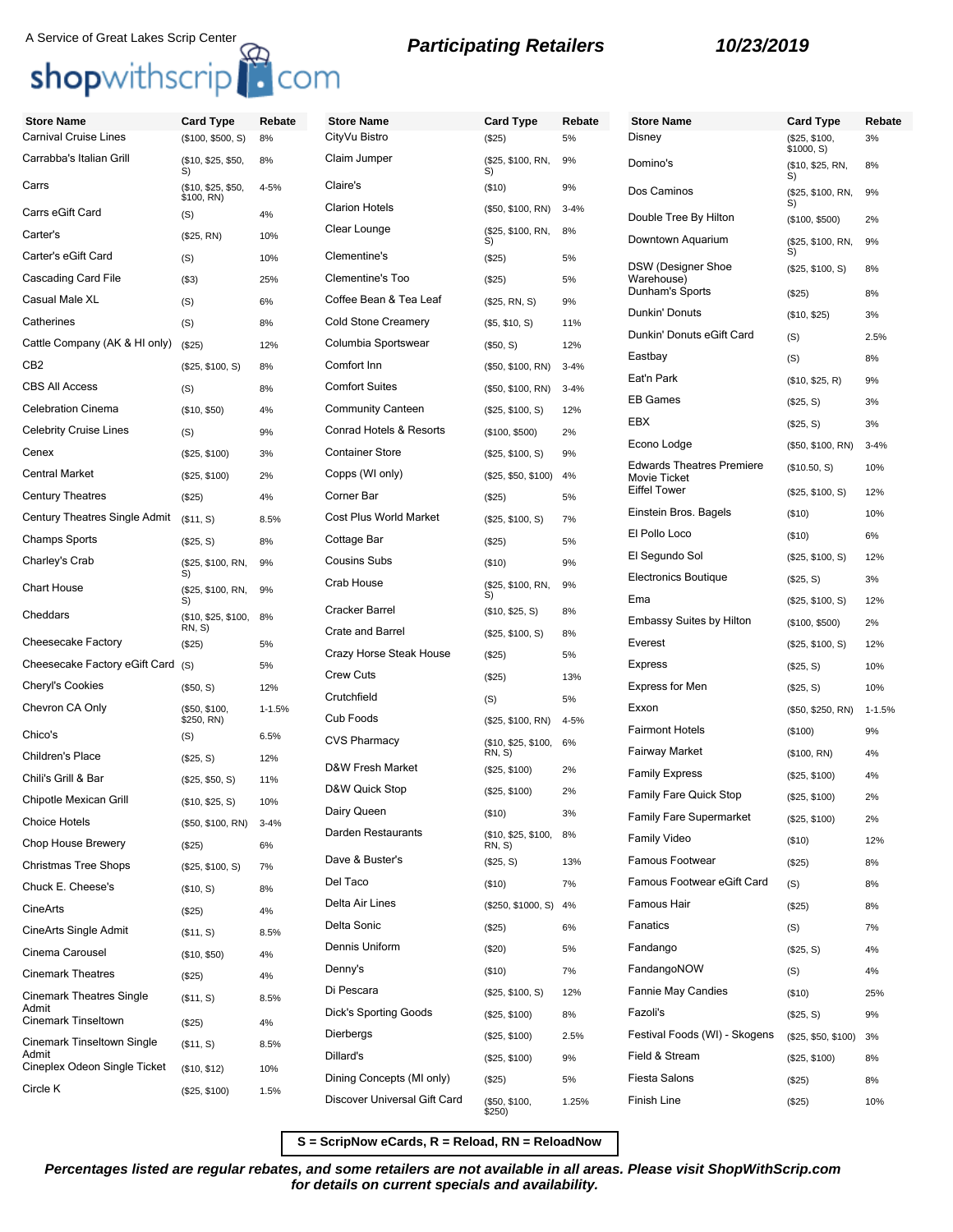# A Service of Great Lakes Scrip Center<br> **Shop**withscrip<sup>17</sup> COM<br> **Shop**withscrip<sup>17</sup> COM

| <b>Store Name</b>                                  | <b>Card Type</b>           | Rebate | <b>Store Name</b>                               | <b>Card Type</b>         | Rebate   | <b>Store Name</b>                         | <b>Card Type</b>                 | Rebate    |
|----------------------------------------------------|----------------------------|--------|-------------------------------------------------|--------------------------|----------|-------------------------------------------|----------------------------------|-----------|
| <b>First Choice Haircutters</b>                    | (\$25)                     | 8%     | Grand Cafe in Lake Geneva                       | (\$25, \$100, RN,<br>S)  | 8%       | Hotels.com                                | (\$100, \$250, S)                | 6%        |
| <b>Fish Tales</b>                                  | (\$25, \$100, RN,<br>S)    | 9%     | <b>Grand Concourse</b>                          | (\$25, \$100, RN,<br>S)  | 9%       | Houlihan's<br><b>Hub 51</b>               | (\$25)                           | 8%        |
| Fisherman's Wharf                                  | (\$25, \$100, RN,<br>S)    | 9%     | <b>Grand Geneva Resort</b>                      | (\$25, \$100, RN,<br>S)  | 8%       | Hudsonville Grille                        | (\$25, \$100, S)<br>(\$25)       | 12%<br>5% |
| Flat River Grill                                   | (\$25)                     | 5%     | <b>Great Clips</b>                              | (\$25)                   | 8%       | Hulu                                      | (S)                              | 6%        |
| <b>Fleet Farm</b>                                  | (\$25, \$100)              | 3.5%   | <b>Great Harvest Bread</b>                      | (\$10)                   | 6%       | Icing                                     | (\$10)                           | 9%        |
| Fleming's Prime Steakhouse                         | (\$10, \$25, \$50,<br>S)   | 8%     | Grotto                                          | (\$25, \$100, RN,<br>S)  | 9%       | <b>IHOP</b>                               | (\$10, \$25, S)                  | 8%        |
| Flying Dutchman                                    | (\$25, \$100, RN,<br>S)    | 9%     | Groupon.com                                     | (\$25, S)                | 7%       | Il Porcellino                             | (\$25, \$100, S)                 | 12%       |
| Food Lion                                          | (\$25, \$100, RN,<br>S)    | 3%     | Grubhub                                         | (S)                      | 4%       | Inn at Hawks Head                         | (\$25)                           | 5%        |
| Food Maxx                                          | (\$25, \$100)              | 2%     | <b>Guitar Center</b>                            | (\$25, S)                | 4%       | InterContinental Milwaukee                | (\$25, \$100, RN,<br>S)          | 8%        |
| Foodease                                           | (\$25, \$100, S)           | 12%    | Gulf Oil                                        | (\$25)                   | 1.5%     | Isabella's                                | (\$25, \$100, RN,                | 9%        |
| Foodlife                                           | (\$25, \$100, S)           | 12%    | <b>Hair Cuttery</b>                             | (\$10, \$25)             | 8%       | Islamorada Fish Company                   | S)<br>(\$25, \$100, S)           | 10%       |
| Foot Locker                                        | (\$25, S)                  | 8%     | HairMasters                                     | (\$25)                   | 8%       | Islands                                   | (\$25)                           | 8%        |
| Footaction USA                                     | (\$25, S)                  | 8%     | Hallmark                                        | (\$25, RN, S)            | 4%       | iTunes                                    | (\$15, \$25, S)                  | 5%        |
| Forest Hills Foods                                 | (\$25, \$100)              | 2%     | Hampton by Hilton                               | (\$100, \$500)           | 2%       | J. Crew                                   | (\$25)                           | 13%       |
| Forever 21                                         | (S)                        | 5%     | Happy Dining Card                               | (\$25)                   | 8%       | Jack in the Box                           | (\$10)                           | 4%        |
| Four Points by Sheraton                            | (\$25, \$100, RN,          | 8%     | Hardee's                                        | (\$10)                   | 5%       | Jamba Juice                               | (\$10, S)                        | 6%        |
| (Chicago, IL only)<br>Frankie's Pizza By the Slice | S)<br>(\$25, \$100, S)     | 12%    | Harley-Davidson®                                | (\$50)                   | 3%       | James Street Inn                          | (\$25)                           | 5%        |
| <b>Fruit Bouquets</b>                              | (\$50, S)                  | 12%    | Harlow's                                        | (\$25, \$100, RN,<br>S)  | 9%       | <b>JCPenney</b>                           | (\$25, \$100, RN,                | 5-6%      |
| Funcoland                                          | (\$25, S)                  | 3%     | Harmon Face Values                              | (\$25, \$100, S)         | 7%       |                                           | S)                               |           |
| Funset Boulevard                                   | (\$25, \$100, RN,          | 8%     | Harry & David                                   | (\$50, S)                | 12%      | Jersey Mike's Subs<br>Jewel Osco          | (S)                              | 6%        |
| GameStop                                           | S)                         |        | Harveys Supermarkets                            | (\$25, \$100)            | 4%       |                                           | (\$10, \$25, \$50,<br>\$100, RN) | 4-5%      |
|                                                    | (\$25, S)                  | 3%     | HeadStart Hair Care                             | (\$25)                   | 8%       | Jiffy Lube                                | (\$30, RN, S)                    | 8%        |
| Gandy Dancer                                       | (\$25, \$100, RN,<br>S)    | 9%     | Hearty Platter Cafe &                           | (\$25, \$50, \$100)      | 4%       | Jo-Ann Fabric and Craft Stores            | (\$25)                           | 6%        |
| Gap                                                | (\$25, \$100, RN,<br>S)    | 14%    | Restaurant<br>HEB                               | (\$25, \$100)            | 2%       | Joe's Crab Shack                          | (\$25, \$100, RN,<br>S)          | 9%        |
| Gap Factory                                        | (\$25, \$100, RN,<br>S)    | 14%    | Hilton                                          | (\$100, \$500)           | 2%       | Joe's Seafood Prime Steak &<br>Stone Crab | (\$25, \$100, S)                 | 12%       |
| Geek Squad & Best Buy                              | (\$25, \$100,<br>\$250, S) | 4%     | <b>Hilton Galveston Island Resort</b>           | (\$25, \$100, RN,<br>S)  | 9%       | Jos. A. Bank                              | (\$25)                           | 10%       |
| Geneva ChopHouse                                   | (\$25, \$100, RN,          | 8%     | Hilton Garden Inn                               | (\$100, \$500)           | 2%       | Journeys                                  | (\$25)                           | 10%       |
| GetGo                                              | S)<br>(\$25, \$100)        | 4%     | <b>Hilton Grand Vacations</b>                   | (\$100, \$500)           | 2%       | Journeys Kidz                             | (\$25)                           | 10%       |
| Giant Eagle                                        | (\$25, \$100)              | 4%     | Hilton Madison Monona Terrace (\$25, \$100, RN, | S)                       | 8%       | Kansas City Steak Company                 | (S)                              | 12%       |
| <b>Giant Food Stores</b>                           | (\$25, \$50, \$100) 4%     |        | <b>Hilton Milwaukee City Center</b>             | (\$25, \$100, RN,        | 8%       | Kemah Boardwalk                           | (\$25, \$100, RN,<br>S)          | 9%        |
| Giant Foods                                        | (\$25, \$50, \$100)        | 4%     | Hilton Minneapolis/Bloomington                  | S)<br>(\$25, \$100, RN,  | 8%       | Kids Foot Locker                          | (\$25, S)                        | 8%        |
| Gift Card Wrapper - 10 Pack                        | (\$2)                      | 10%    | Hog Wild BBQ                                    | S)                       |          | Kil@Wat                                   | (\$25, \$100, RN,<br>S)          | 8%        |
| Global Hotel Card powered by                       | (S)                        | 10%    | Holiday Hair                                    | (\$25)<br>(\$25)         | 5%<br>8% | Kirby House                               | (\$25)                           | 5%        |
| Expedia<br><b>GNC</b>                              | (\$25)                     | 8%     | Holiday Inn on the Beach-                       | (\$25, \$100, RN,        | 9%       | Kmart                                     | (\$25, \$50, S)                  | 4%        |
| Go Play Golf                                       | (S)                        | 9%     | Galveston, TX<br><b>Holiday Stationstores</b>   | S)                       |          | Kohl's                                    | (\$25, \$100, S)                 | 4%        |
| Golden Corral                                      | (\$25)                     | 9%     | <b>Holland America Line</b>                     | (\$25, \$100)            | 4%       | Krispy Kreme® Doughnut<br>Corporation     | (\$10, RN, S)                    | 8%        |
| Golden Nugget                                      | (\$25, \$100, RN,<br>S)    | 9%     | Hollister Co.                                   | (\$100, \$500, S)<br>(S) | 6%<br>5% | Krist Oil                                 | (\$50)                           | 5%        |
| Golf Galaxy                                        | (\$25, \$100)              | 8%     | Home 2 Suites by Hilton                         | (\$100, \$500)           | 2%       | Kwik Star                                 | (\$25, \$50, \$100)              | 4%        |
| Goodcents Deli Fresh Subs                          | (\$10, RN, S)              | 12%    | Home Depot                                      | (\$10, \$25, \$100,      | 4%       | <b>Kwik Trip</b>                          | (\$25, \$50, \$100)              | 4%        |
| <b>Goodrich Quality Theaters</b>                   | (\$10)                     | 4%     |                                                 | \$500, \$1000, S)        |          | L. Woods Tap & Pine Lodge                 | (\$25, \$100, S)                 | 12%       |
| Goody's                                            | (\$25, S)                  | 8%     | HomeGoods                                       | (\$25, \$100, S)         | 7%       | L.L.Bean                                  | (\$25, \$100, S)                 | 16%       |
| Google Play                                        | (S)                        | 3%     | Homewood Suites by Hilton                       | (\$100, \$500)           | 2%       | La Griglia                                | (\$25, \$100, RN,<br>S)          | 9%        |
| Gordon Food Service Store                          | (\$25, \$100, RN,<br>S)    | 4%     | HoneyBaked Ham                                  | (\$25)                   | 12%      | Lady Foot Locker                          | (\$25, S)                        | 8%        |

**S = ScripNow eCards, R = Reload, RN = ReloadNow**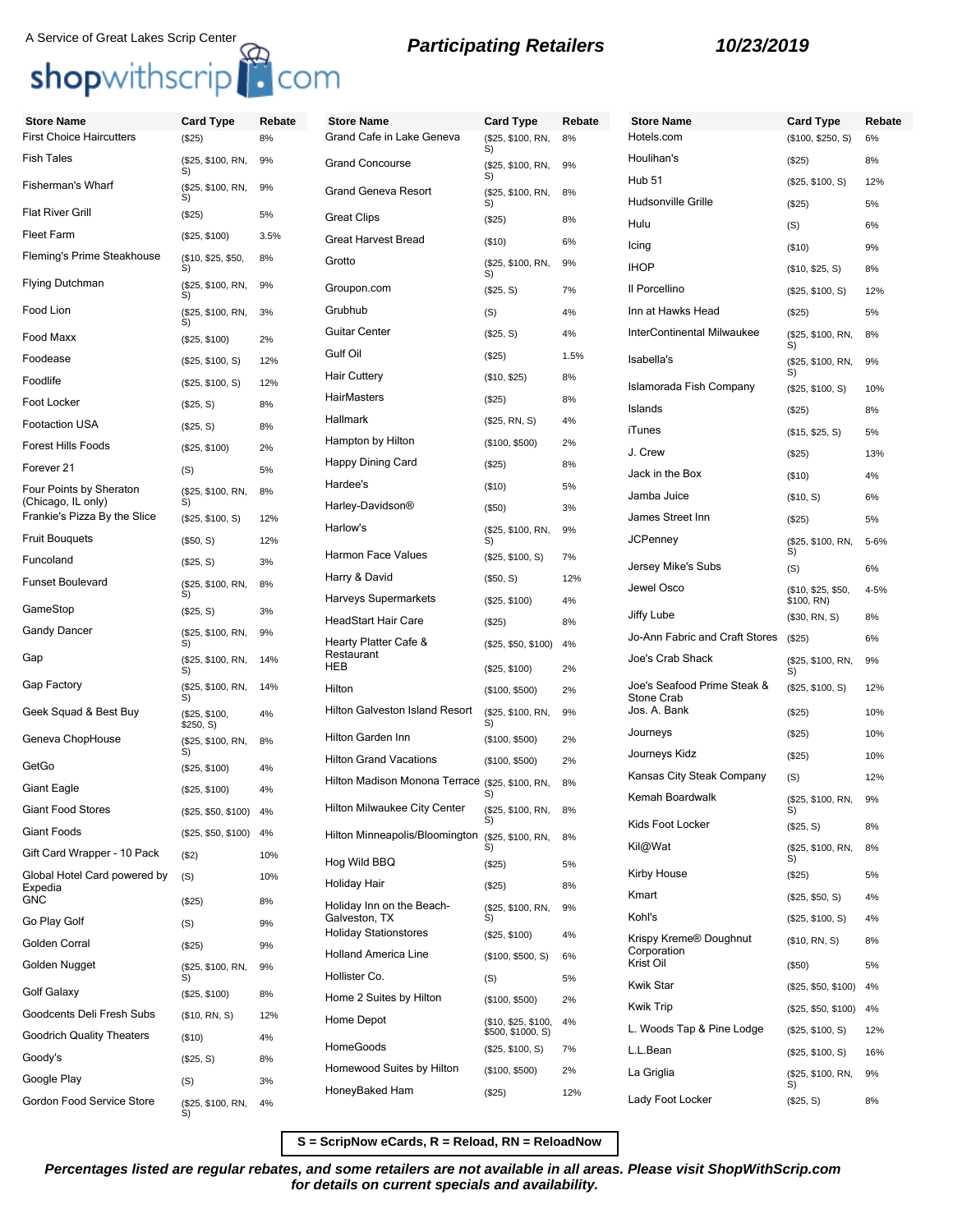## shopwithscrip<sup>1</sup> com

## A Service of Great Lakes Scrip Center<br>**Participating Retailers 10/23/2019**

**Store Name Card Type Rebate**

4-5%

| <b>Store Name</b>                          | <b>Card Type</b>            | Rebate   | <b>Store Name</b>                       | <b>Card Type</b>                   | Rebate     | <b>Store Name</b>                                   | <b>Card Type</b>                  | Reb      |
|--------------------------------------------|-----------------------------|----------|-----------------------------------------|------------------------------------|------------|-----------------------------------------------------|-----------------------------------|----------|
| Landry's Seafood                           | (\$25, \$100, RN,<br>S)     | 9%       | McCormick & Schmick's                   | (\$25, \$100, RN,<br>S)            | 9%         | Omaha Steaks                                        | (\$25)                            | 11%      |
| Landry's, Inc.                             | (\$25, \$100, RN,<br>S)     | 9%       | Meijer (not AK and HI)                  | (\$10, \$25, \$50,<br>\$100, R)    | 3%         | Omaha Steaks eGift Card                             | (S)                               | 11%      |
| Lands' End                                 | (\$25, \$100, S)            | 15%      | Menards                                 | (\$25, \$100,                      | 3%         | On The Border<br>One Kings Lane                     | (\$25, \$50, S)                   | 11%      |
| Lands' End Kids                            | (\$25, \$100, S)            | 15%      | Men's Wearhouse                         | \$500)<br>(\$25)                   | 8%         | One Trick Pony Grill and                            | (\$25, \$100, S)                  | 7%       |
| Lands' End School                          | (\$25, \$100, S)            | 15%      | Mermaid Bar and Grill                   | (\$25)                             | 5%         | Taproom                                             | (\$25)                            | 5%       |
| Lane Bryant                                | (\$25, S)                   | 8%       | Metro Market (WI only)                  | (\$25, \$50, \$100)                | 4%         | OshKosh                                             | (\$25, RN)                        | 10%      |
| Legal Sea Foods                            | (\$25, S)                   | 13%      | Metropolis Oyster Room &                | (\$25, \$100, RN,                  | 9%         | OshKosh eGift Card                                  | (S)                               | 10%      |
| Leppinks Food Centers                      | (\$50)                      | 5%       | Cocktail Bar<br>Michaels                | S)<br>(\$25)                       | 4%         | Osteria Via Stato                                   | (\$25, \$100, S)                  | 12%      |
| Lettuce Entertain You<br>Restaurants       | (\$25, \$100, S)            | 12%      | Miller Time Pub                         | (\$25, \$100, RN,                  | 8%         | Ottawa Beach Inn                                    | (\$25)                            | 5%       |
| Little Caesars Pizza                       | (\$20)                      | 8%       |                                         | S)                                 |            | Outback Steakhouse                                  | (\$10, \$25, \$50,<br>S)          | 8%       |
| Loews Cineplex                             | (\$25, \$50, S)             | 8%       | Milwaukee ChopHouse                     | (\$25, \$100, RN,<br>S)            | 8%         | Overstock.com                                       | (\$25, S)                         | 8%       |
| Loews Cineplex Single Ticket               | (\$10, \$12)                | 10%      | Mimis Cafe                              | (\$25)                             | 8%         | Oyster Bah                                          | (\$25, \$100, S)                  | 12%      |
| Logan's Roadhouse                          | (\$25, S)                   | 10%      | Mity Nice Bar & Grill                   | (\$25, \$100, S)                   | 12%        | Ozzie's Pops & Pretzels                             | (\$25, \$100, S)                  | 12%      |
| Long John Silver's                         | (\$10)                      | 8%       | Mobil                                   | (\$50, \$250, RN)                  | $1 - 1.5%$ | P.F. Chang's China Bistro                           | (\$25, \$100, S)                  | 8%       |
| LongHorn Steakhouse                        | (\$10, \$25, \$100,         | 8%       | <b>Modell's Sporting Goods</b>          | (\$25)                             | 8%         | Palais Royal                                        | (\$25, S)                         | 8%       |
| Lord & Taylor                              | RN, S)<br>(\$25)            | 8%       | Mon Ami Gabi                            | (\$25, \$100, S)                   | 12%        | Panera Bread                                        | (\$5, \$10, \$25,<br>\$50, RN, S) | 8%       |
| Lou Malnati's Pizzeria                     | (\$10)                      | 8%       | Morton's Steakhouse                     | (\$25, \$100, RN,<br>S)            | 9%         | Papa John's Pizza                                   | (\$10, R, S)                      | 9%       |
| Lowe's                                     | (\$20, \$25, \$100,         | 4%       | MotoMart                                | (\$50)                             | 5%         | Papa Murphy's Pizza                                 | (\$10)                            | 8%       |
|                                            | \$500, \$1000,<br>RN, S)    |          | Movie Tavern by Marcus                  | (\$25, \$100, RN,                  | 8%         | Pappadeaux                                          | (\$25, S)                         | 6%       |
| Lucille's Smokehouse<br>Bar.B.Que          | (S)                         | 8%       | Muer Seafood                            | S)<br>(\$25, \$100, RN,            | 9%         | Pappas Bar-B-Q                                      | (\$25, S)                         | 6%       |
| Lucky (Southern CA Only)                   | (\$10, \$25, \$50,          | 4-5%     | Nacional 27                             | S)                                 |            | Pappas Bros. Steakhouse                             | (\$25, S)                         | 6%       |
| Lucky Supermarket                          | \$100, RN)<br>(\$25, \$100) | 2%       | Naoki Sushi                             | (\$25, \$100, S)                   | 12%        | Pappas Burger                                       | (\$25, S)                         | 6%       |
| Macy's                                     | (\$25, \$100, S)            | 10%      | Neiman Marcus                           | (\$25, \$100, S)                   | 12%        | Pappas Restaurants                                  | (\$25, S)                         | 6%       |
| Maggiano's Little Italy                    | (\$25, \$50, S)             | 11%      | New Holland Brewing -                   | (\$50)                             | 12%        | Pappas Seafood House                                | (\$25, S)                         | 6%       |
| Magic Johnson Theatres                     | (\$25, \$50, S)             | 8%       | Knickerbocker                           | (\$25)                             | 5%         | Pappasito's                                         | (\$25, S)                         | 6%       |
| Magic Johnson Theatres Single (\$10, \$12) |                             | 10%      | New Holland Brewing<br>Restaurant & Pub | (\$25)                             | 5%         | Park Avenue Grill                                   | (\$25, \$100, RN,<br>S)           | 8%       |
| Ticket<br>Main Event                       | (\$50, S)                   | 10%      | Nike                                    | (\$25, S)                          | 12%        | Pavilions                                           | (\$10, \$25, \$50,                | $4 - 5%$ |
| <b>Mainstay Suites</b>                     | (\$50, \$100, RN)           | $3 - 4%$ | Nintendo eShop                          | (S)                                | 8%         | Pavilions eGift Card                                | \$100, RN)<br>(S)                 | 4%       |
| Marathon                                   | (\$25, \$100,               | 3%       | Noah's Bagels                           | (\$10)                             | 10%        | PBteen                                              | (\$25, \$100, S)                  | 8%       |
|                                            | \$250)                      |          | Nob Hill Foods                          | (\$25, \$100)                      | 4%         | Peapod Online Grocery                               | $($25, $50, $100)$ 4%             |          |
| Marco New American Bistro                  | (\$25)                      | 5%       | Noodles & Company                       | (\$10)                             | 8%         | Peebles                                             | (\$25, S)                         | 8%       |
| Marcus Hotels & Resorts                    | (\$25, \$100, RN,<br>S)     | 8%       | NOOK by Barnes & Noble                  | (\$5, \$10, \$25,<br>\$100, RN, S) | 8%         | Peet's Coffee & Tea                                 | (\$20)                            | 8%       |
| <b>Marcus Theatres</b>                     | (\$25, \$100, RN,<br>S)     | 8%       | Nordstrom                               | (\$25, \$100, S)                   | 4%         | Peohe's                                             | (\$25, \$100, RN,                 | 9%       |
| Mariano's (IL Only)                        | (\$25, \$50, \$100)         | 4%       | Nordstrom Rack                          | (\$25, \$100, S)                   | 4%         |                                                     | S)                                |          |
| Mario Tricoci                              | (\$25, \$100)               | 7%       | Noto's Old World Italian Dining         | (\$25)                             | 5%         | Pep Boys eGift Card<br>Pereddies Italian Restaurant | (S)                               | 7%       |
| Marios                                     | (\$25)                      | 5%       | Oberweis                                | (\$10)                             | 8%         |                                                     | (\$25)                            | 5%       |
| <b>Market District</b>                     | (\$25, \$100)               | 4%       | Oceanaire                               | (\$25, \$100, RN,<br>S)            | 9%         | Petco<br>Pete's Fresh Market                        | (S)                               | 5%       |
| Marshalls                                  | (\$25, \$100, S)            | 7%       | O'Charley's                             | (\$25, S)                          | 13%        |                                                     | $(\$20)$                          | 4%       |
| Martin's Food Market (MD, PA,<br>VA, WV)   | (\$25, \$50, \$100)         | 4%       | Office Depot / Office Max               | (\$25, \$100)                      | 5%         | PetSmart<br>Petterino's                             | (\$25)                            | 5%       |
| <b>Martin's Super Markets</b>              | (\$50, \$100)               | 4%       | Office Depot / Office Max eGift         | (S)                                | 5%         | <b>Pfister Hotel</b>                                | (\$25, \$100, S)                  | 12%      |
| Mason Street Grill                         | (\$25, \$100, RN,           | 8%       | Card<br>Old Boys' Brewhouse             | (\$25)                             | 5%         |                                                     | (\$25, \$100, RN,                 | 8%       |
| Matchbox Diner and Drinks                  | S)<br>(\$25)                | 5%       | Old Chicago                             | (\$25)                             | 6%         | Pick 'n Save (WI only)                              | (\$25, \$50, \$100) 4%            |          |
| Maurices                                   | (\$20)                      | 7%       | Old Navy                                | (\$25, \$100, RN,                  | 14%        | Pier 1 Imports                                      | (\$25)                            | 9%       |
| MBurger                                    | (\$25, \$100, S)            | 12%      | Olive Garden                            | S)<br>$($10, $25, $100, 8\%$       |            | Pietro's                                            | (\$25)                            | 5%       |
|                                            |                             |          |                                         | <b>RN, S)</b>                      |            | Piggly Wiggly (WI, IL only)                         | (\$25, \$50, \$100) 3%            |          |

**S = ScripNow eCards, R = Reload, RN = ReloadNow**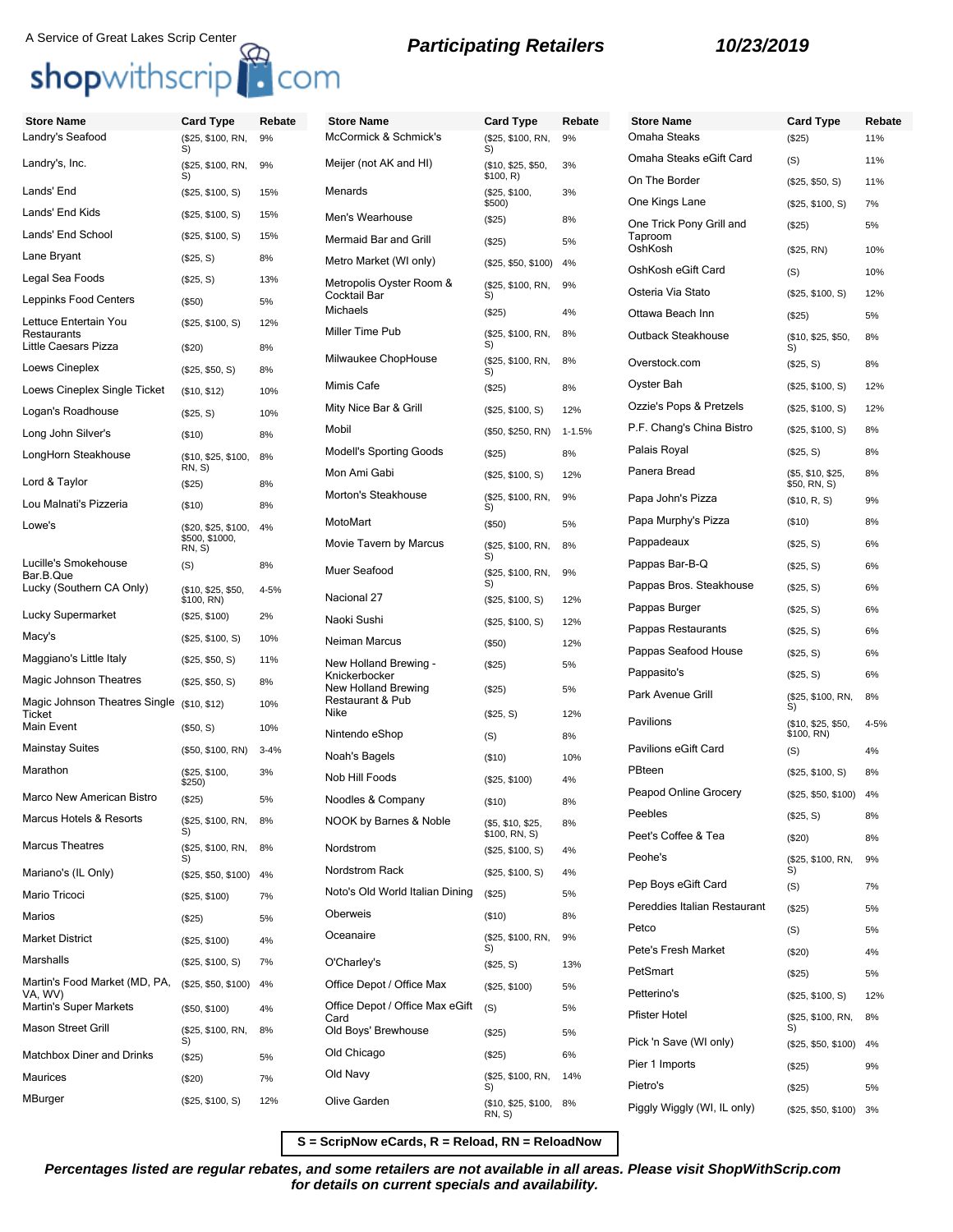# A Service of Great Lakes Scrip Center<br> **Shop**withscrip **C**OM **B Participating Retailers 10/23/2019**

| <b>Store Name</b>                   | <b>Card Type</b>                 | Rebate   | <b>Store Name</b>             | <b>Card Type</b>                    | Rebate   | <b>Store Name</b>             | <b>Card Type</b>                 | Rebate   |
|-------------------------------------|----------------------------------|----------|-------------------------------|-------------------------------------|----------|-------------------------------|----------------------------------|----------|
| Pilot Flying J                      | (\$100)                          | 2%       | <b>River Crab</b>             | (\$25, \$100, RN,<br>S)             | 9%       | Sheetz                        | (\$25, \$100, R)                 | 3%       |
| Pizza Hut (Not AK or HI)            | (\$10, S)                        | 8%       | <b>Rock Bottom Restaurant</b> | (\$25)                              | 6%       | <b>Sheldon Cleaners</b>       | (\$5)                            | 9%       |
| Pizza Ranch                         | (\$25)                           | 8%       | Rodeway Inn                   | (\$50, \$100, RN)                   | $3 - 4%$ | Shell                         | (\$25, \$50, \$100,<br>RN)       | 1.5%     |
| Pizzeria Due                        | (\$25, S)                        | 12%      | Rose's Express                | (\$25)                              | 5%       | shi by Journeys               | (\$25)                           | 10%      |
| Pizzeria Uno                        | (\$25, S)                        | 12%      | Rose's on Reed's Lake         | (\$25)                              | 5%       | Shoe Carnival                 | (\$25)                           | 5%       |
| Pizzeria Via Stato                  | (\$25, \$100, S)                 | 12%      | Ross Dress for Less           | (\$25)                              | 8%       | Shoe Dept.                    | (\$25)                           | 8%       |
| <b>Planet Smoothie</b>              | (\$10)                           | 10%      | Roundys (IL and WI only)      | (\$25, \$50, \$100)                 | 4%       | Shoe Dept. Encore             | (\$25)                           | 8%       |
| PlanetX                             | (\$25, S)                        | 3%       | Royal Caribbean               | (\$100, \$500, S)                   | 13%      | Shoe Show                     | (\$25)                           | 8%       |
| Platinum Hotel in Las Vegas         | (\$25, \$100, RN,<br>S)          | 8%       | <b>Royal Farms</b>            | (\$25, \$100)                       | 4%       | Shoe Show Mega                | (\$25)                           | 8%       |
| Popcorn Factory                     | (\$50, S)                        | 12%      | <b>RPM</b> Italian            | (\$25, \$100, S)                    | 12%      | Shoebilee                     | (\$25)                           | 8%       |
| <b>Potbelly Sandwich Shop</b>       | (\$10)                           | 8%       | <b>RPM Steak</b>              | (\$25, \$100, S)                    | 12%      | Shoebilee!                    | (\$25)                           | 8%       |
| Pottery Barn                        | (\$25, \$100, S)                 | 8%       | <b>Rubio's Restaurants</b>    | (\$25, S)                           | 10%      | Shop 'N Save (IL and MO only) | (\$25, \$100, RN)                | $4 - 5%$ |
| Pottery Barn Kids                   | (\$25, \$100, S)                 | 8%       | Ruby Tuesday                  | (\$25)                              | 8%       | Shoppers Food & Pharmacy      | (\$25, \$100, RN)                | 4-5%     |
| Primary Kids Clothing               | (S)                              | 10%      | Ruth's Chris Steak House      | (\$50, \$100, S)                    | 10%      | (MD and VA only)<br>ShopRite  | (\$25, \$100)                    | 4%       |
| Prime Membership from<br>Amazon.com | (\$126.14, S)                    | 8%       | Safeway                       | (\$10, \$25, \$50,<br>\$100, RN)    | $4 - 5%$ | Showplace                     | (\$25, \$50, S)                  | 8%       |
| <b>Princess Cruises</b>             | (\$100, \$500, S)                | 6%       | Safeway eGift Card            | (S)                                 | 4%       | Showplace Single Ticket       | (\$10, \$12)                     | 10%      |
| <b>Qdoba Mexican Grill</b>          | (\$25)                           | 7%       | Saks Fifth Avenue             | (\$50)                              | 12%      | Shutterfly                    | (\$25, S)                        | 9%       |
| <b>Quality Inn</b>                  | (\$50, \$100, RN)                | $3 - 4%$ | Saks Fifth Avenue OFF 5th     | (\$50)                              | 12%      | Sierra Trading Post           | (\$25, \$100, S)                 | 7%       |
| <b>Quick Chek</b>                   | (\$25)                           | 2%       | <b>Sally Beauty</b>           | (\$25)                              | 12%      | Simms Steakhouse              | (\$25, \$100, RN,<br>S)          | 9%       |
| QVC                                 | (S)                              | 5%       | Salt and Pepper               | (\$25)                              | 5%       | Sinclair Oil                  | (\$25, \$100)                    | 1.5%     |
| R.J. Grunts                         | (\$25, \$100, S)                 | 12%      | Saltgrass Steakhouse          | (\$25, \$100, RN,<br>S)             | 9%       | Sing Sing Dueling Pianos      | (\$25)                           | 6%       |
| Rainforest Cafe                     | (\$25, \$100, RN,<br>S)          | 9%       | Sam's Club                    | (\$10, \$25, \$50,                  | 2.5%     | Sirius XM Radio               | (S)                              | 4%       |
| Raley's                             | (\$25, \$100)                    | 4%       |                               | \$100, \$250,<br>\$500, RN, S)      |          | <b>Skirvin Hilton</b>         | (\$25, \$100, RN,                | 8%       |
| Ramen-san                           | (\$25, \$100, S)                 | 12%      | San Luis Resort               | (\$25, \$100, RN,<br>S)             | 9%       | Sleep Inn                     | S)<br>(\$50, \$100, RN)          | $3 - 4%$ |
| Randalls                            | (\$10, \$25, \$50,<br>\$100, RN) | 4-5%     | Saranello's                   | (\$25, \$100, S)                    | 12%      | Sling TV                      | (S)                              | 7%       |
| Randalls eGift Card                 | (S)                              | 4%       | Saturday's Hair Salon         | (\$25)                              | 8%       | Smart & Final                 | (\$25, \$50, \$100)              | 3%       |
| Rave Cinemas                        | (\$25)                           | 4%       | Save Mart Supermarkets        | (\$25, \$100)                       | 2%       | S-Mart Foods                  | (\$25, \$100)                    | 2%       |
| Red Door Spa                        | (S)                              | 12%      | SaveRite Grocery Warehouse    | (\$25, \$100)                       | 4%       | SmartStyle                    | (\$25)                           | 8%       |
| <b>Red Lobster</b>                  | (\$10, \$25, RN,                 | 8%       | Scheels                       | (\$25, \$100, S)                    | 8%       | Smashburger                   | (\$10)                           | 10%      |
| Red Piano                           | S)<br>(\$25, \$100, RN,          | 8%       | Schuler Books & Music         | (\$25)                              | 10%      | Software Etc.                 | (\$25, S)                        | 3%       |
| Red Robin                           | S)                               |          | Sears                         | (\$25, \$100,<br>\$250, S)          | 4%       | Sony PlayStation Plus         | (S)                              | 4%       |
| Red Sushi                           | (\$25, S)<br>(\$25, \$100, RN,   | 8%<br>9% | Sears Auto Service Center     | (\$25, \$100,                       | 4%       | Sony PlayStation Store        | (S)                              | 4%       |
|                                     | S)                               |          | Seaside's                     | \$250, S)<br>(\$25, \$100, S)       | 12%      | Southside Inn                 | (\$25)                           | 5%       |
| Regal                               | (\$10, \$25, S)                  | 8%       | Seasons 52                    | (\$10, \$25, \$100,                 | 8%       | Southwest Airlines            | (\$250, S)                       | 4%       |
| Regal Premiere e-Ticket             | (\$10.50, S)                     | 10%      | See's Candies                 | RN, S)                              |          | Spa & Wellness by Spa Week    | (\$25, S)                        | 14%      |
| Regis Salons                        | (\$25)                           | 8%       | Sendik's Food Market          | (\$25, \$21)<br>(\$25, \$50, \$100, | 9-20%    | Spafinder Wellness 365        | (\$25, S)                        | 15%      |
| Regis Signature Salon               | (\$25)                           | 8%       |                               | RN)                                 | 4%       | Spectators Sports Bar & Grill | (\$25)                           | 5%       |
| <b>REI</b>                          | (\$25, S)                        | 8%       | Sendik's Fresh2Go             | (\$25, \$50, \$100,<br>RN)          | 4%       | Speedway                      | (\$25, \$50, \$100,<br>R)        | 4%       |
| <b>Republic Services</b>            | (\$20, \$100)                    | 10%      | Sentry                        | (\$50)                              | 3%       | <b>Sprouts Farmers Market</b> | (\$25, \$50, \$100)              | 5%       |
| <b>Restaurant at the Platinum</b>   | (\$25, \$100, RN,<br>S)          | 8%       | Sephora                       | (\$25)                              | 5%       | St. Louis Bread Company       | (\$5, \$10, \$25,                | 8%       |
| Rich                                | (\$25, \$50, \$100,<br>R)        | 4%       | Sephora eGift Card            | (S)                                 | 5%       | Stable Inn                    | \$50, RN, S)<br>(\$25)           | 5%       |
| <b>Rio Grand Steakhouse</b>         | (\$25)                           | 5%       | Shari's Berries               | (\$50, S)                           | 12%      | <b>Stage Stores</b>           | (\$25, S)                        | 8%       |
| Ristorante Brissago                 | (\$25, \$100, RN,                | 8%       | Shaw's Crab House             | (\$25, \$100, S)                    | 12%      | Staples                       | (\$25, \$100, S)                 | 5%       |
| <b>Rite Aid</b>                     | S)<br>(\$25)                     | 4%       | Shaw's Supermarket            | (\$10, \$25, \$50,<br>\$100, RN)    | $4 - 5%$ | <b>Star Market</b>            | (\$10, \$25, \$50,<br>\$100, RN) | 4-5%     |

**S = ScripNow eCards, R = Reload, RN = ReloadNow**